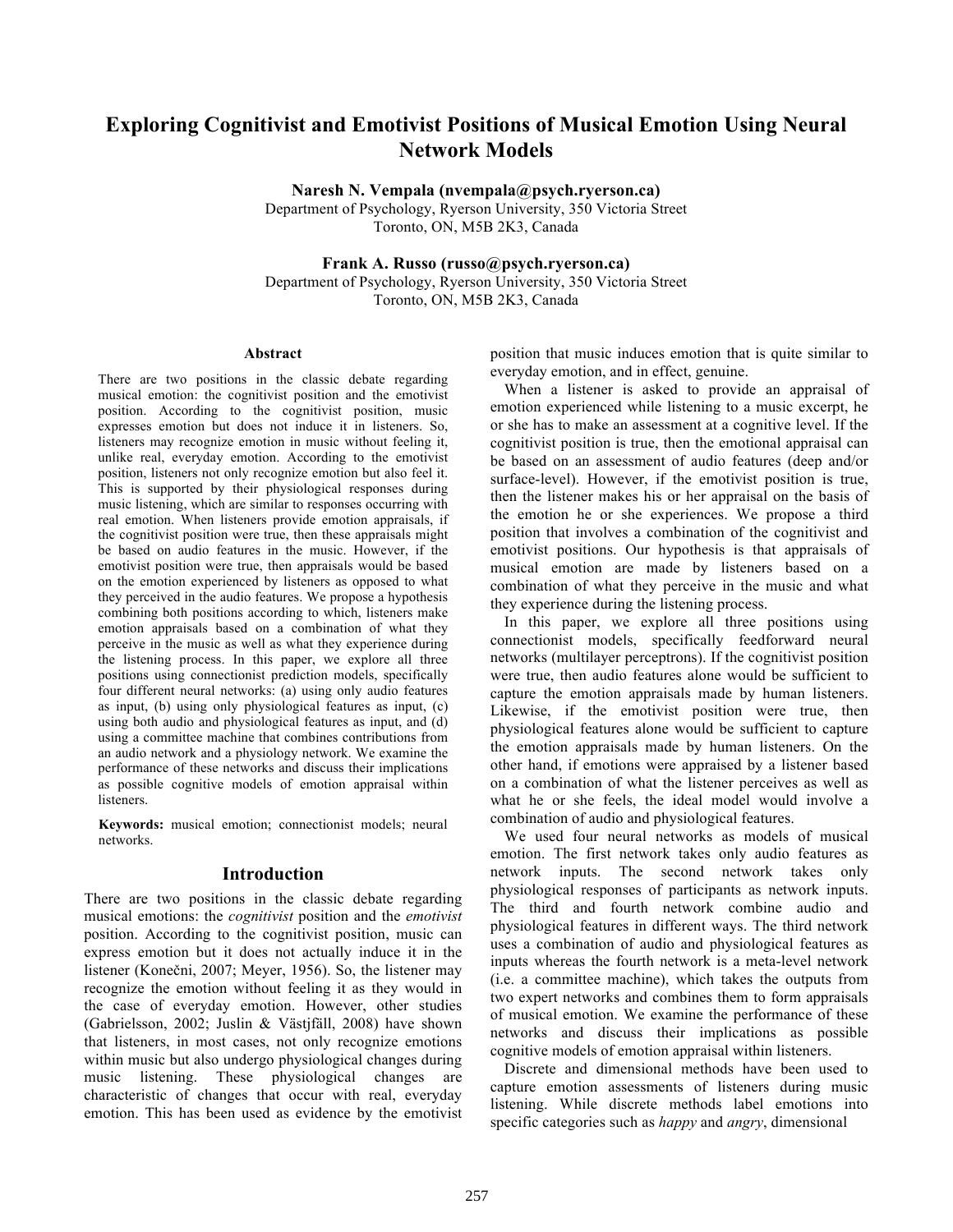|                |                |                                                  |          | Valence |           | <b>Arousal</b> |           |
|----------------|----------------|--------------------------------------------------|----------|---------|-----------|----------------|-----------|
| Excerpt        | Composer       | Composition                                      | Ouadrant | Mean    | <b>SD</b> | Mean           | <b>SD</b> |
| M1             | <b>Bartok</b>  | Sonata for 2 pianos and percussion (Assai lento) | Agitated | 5       | 2.13      | 6.35           | 2.21      |
| M <sub>2</sub> | Shostakovich   | Symphony No. 8 (Adagio)                          | Agitated | 3.35    | 1.84      | 7.45           | 1.43      |
| M <sub>3</sub> | Stravinsky     | Danse sacrale (Le Sacre duPrintemps)             | Agitated | 3.95    | 1.99      | 7.15           | 1.95      |
| M <sub>4</sub> | Beethoven      | Symphony No. 7 (Vivace)                          | Happy    | 6.6     | 1.6       | 6.35           | 1.57      |
| M <sub>5</sub> | Liszt          | Les Preludes                                     | Happy    | 5.75    | 1.52      | 6.25           | 1.48      |
| M6             | <b>Strauss</b> | Unter Donner und Blitz                           | Happy    | 6.8     | 1.94      | 7.5            | 1.19      |
| M <sub>7</sub> | <b>Bizet</b>   | Intermezzo (Carmen Suite)                        | Peaceful | 6.6     | 1.6       | 2.85           | 1.93      |
| M8             | Dvorak         | Symphony No. 9 (Largo)                           | Peaceful | 5.95    | 1.85      | 2.65           | 1.66      |
| M <sup>9</sup> | Schumann       | Traumerei                                        | Peaceful | 5.75    | 1.86      | 2.8            | 1.91      |
| M10            | Chopin         | Funeral March, Op. 72 No. 2                      | Sad      | 4.85    | 1.87      | 2.55           | 1.54      |
| M11            | Grieg          | Aase's Death (Peer Gynt)                         | Sad      | 4.05    | 1.93      | 4.15           | 2.25      |
| M12            | Mozart         | Requiem (Lacrimosa)                              | Sad      | 4.3     | 1.78      | 3.75           | 2.45      |

Table 1: 12 music excerpts with composers, emotion quadrants, mean valence/arousal ratings, and standard deviations.

models allow emotions to be characterized on an n-dimensional space. We used a 2-dimensional space, comprised of valence and arousal, to capture appraisals of musical emotion (Russell, 1980). Valence refers to the hedonistic aspect of felt emotion, ranging from pleasant to unpleasant. Arousal refers to the activation aspect of felt emotion, ranging from calm to excited. Using this method of capturing felt emotion provided us with two advantages: (a) the ability to compute the emotional distance between musical excerpts, and (b) the ability to avoid categorizing an excerpt by a specific emotion label in cases where the emotion is ambiguous.

## **Stimuli and Data Collection**

Our stimuli consisted of 12 classical music excerpts from 12 different composers. These excerpts were chosen based on previous work investigating emotional responses to music (Bigand et al., 2005; Nyklicek et al., 1997; Sandstrom & Russo, 2010). As shown in Table 1, they were chosen such that three excerpts represented each of the four emotion quadrants in Russell's circumplex: high arousal, positive valence (*Happy*); high arousal, negative valence (*Agitated*); low arousal, negative valence (*Sad*); and low arousal, positive valence (*Peaceful*).

We used data from 20 participants (17 females, 1 male, 2 undeclared). On average, the participants were 25 years of age  $(SD<sub>age</sub> = 9.2)$  and had limited music training: 1.7 years of individual training (*SD* = 2.9) and 2 years of group training  $(SD = 2.8)$ . Participants heard the 12 music excerpts in a single session. Each excerpt was preceded by 30 seconds of white noise and followed by 50 seconds of silence. Participants were randomly assigned to any one of four randomized orders of the excerpts.

Physiological responses were collected from five different channels during music listening using the Biopac MP100 data acquisition system. The five physiological channels included heart rate (HR), skin conductance level (SCL), respiration rate (Resp), and facial muscle activity from zygomaticus major (Zyg) and corrugator supercilii (Corr). After hearing each excerpt, participants provided subjective appraisals of felt emotion using two Likert-type scales ranging from 1 to 9: valence (least pleasant/most pleasant), and arousal (least excited/most excited).

## **Neural Network Models**

Previous studies have explored various methods for predicting a listener's assessment of emotion from music. Laurier et al. (2009) used Support Vector Machines to predict discrete emotion categories from timbral, tonal, and rhythmic audio features. Kim and André (2008) created an automatic emotion recognition system based on physiological inputs of listeners. They extracted physiological features that were correlated with emotions and used an extended linear discriminant analysis to classify these emotions. Coutinho and Cangelosi (2011) used neural networks combining audio features and physiological features to predict emotion.

Our goal is not to provide a prediction method that adds to these existing approaches, but to provide a theoretical explanation on how musical emotion might be perceived, felt, and assessed by a listener through a suitable computational modeling approach. Towards this end, supervised feedforward neural networks with backpropagation (i.e. multilayer perceptrons) (Rumelhart, Hinton, & Williams, 1986; Haykin, 2008) are useful connectionist models that not only act as nonlinear regression functions for emotion prediction but also allow us to explore cognitive theories pertaining to emotion. The architecture of our feedforward networks is simple with one hidden layer providing the necessary level of nonlinearity. All the networks were implemented in Matlab.

#### **Audio Network**

From each of the 12 music excerpts, we extracted 13 lowand mid-level audio features relevant to rhythm, timbre,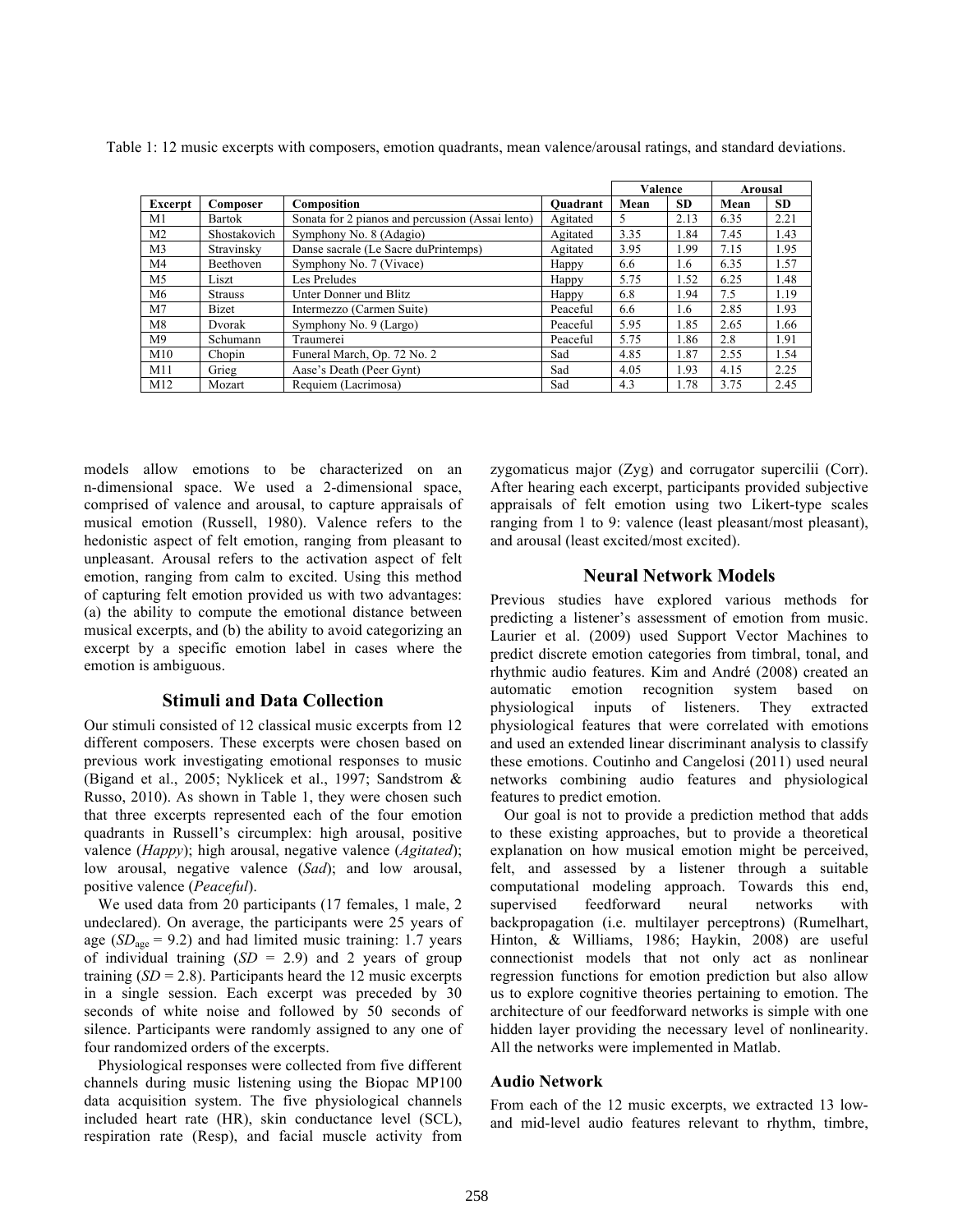pitch, tonality, and dynamics using MIRtoolbox (Lartillot, Toiviainen, & Eerola, 2008): *rms*, *lowenergy*, *eventdensity*, *tempo*, *pulseclarity*, *zerocross*, *centroid*, *spread*, *rolloff*, *brightness*, *irregularity*, *inharmonicity*, and *mode*. We used the same training and test sets for all four networks to allow consistent comparisons of performance. Our training set consisted of eight of the 12 excerpts; we randomly chose two out of three excerpts from each emotion quadrant to obtain a good representation of emotion. The eight excerpts were M1, M2 (*agitated*), M4, M5 (*happy*), M7, M8 (*peaceful*), and M10, M11 (*sad*). The test set consisted of the remaining four excerpts, which were M3 (*agitated*), M6 (*happy*), M9 (*peaceful*), and M12 (*sad*).

The audio network's architecture was similar to the one we used for a previous study (Vempala & Russo, 2012) involving valence and arousal predictions based on training data from a set of 45 participants. The audio network was a supervised, feedforward network that consisted of 13 input units (i.e. one unit for each audio feature), one hidden layer with 13 units, and two output units, as shown in Figure 1. Our training set consisted of eight input and output vectors, corresponding to the eight training melodies. Each input vector had 13 values, one for each audio feature. The output vector consisted of mean arousal and valence values of all 20 participants corresponding to each input melody. Values of all the features, including arousal and valence, were scaled between 0 and 1 for efficient network learning (Bishop, 1996). The number of hidden units was set to be equal to the number of input units so as to avoid overfitting the network to the training set. Connection weights were initialized to random numbers between -0.05 and 0.05. The eight input vectors were randomly fed to the network. For each input vector, network predicted outputs were compared with desired outputs (i.e. mean participant ratings). The error was computed and the backpropagation algorithm was applied. Weight changes were stored, summed together at the end of each epoch, and applied to the connection weights. The learning rate was set to 0.1. The network was trained till the mean squared error was less than 0.012 (140,000 epochs).

We obtained results as shown in Figure 2. Results of the network are shown in comparison to the means of ratings provided by participants. Our results showed that the audio network performed well in predicting valence/arousal ratings for three of the four excerpts: M3 (Stravinsky), M6 (Strauss), and M12 (Mozart). To quantify the network's overall performance, we computed Euclidian distances between mean participant ratings and network-predicted values as a measure of performance error for each of the four test melodies. The network's performance error was 1.6 on average (on a scale from 1 to 9) or 14.2%, indicating that the network accuracy was 85.8%. On the valence dimension, the network accuracy was 91.6%. On the arousal dimension, the network accuracy was 83.2%. The largest error contribution came from the arousal dimension for M9 (Schumann).



Figure 1: Audio network with 13 input units, 13 hidden units, and two output units. Connection weights  $W_{hi}$  and  $W_{oh}$ are from input to hidden layer, and hidden to output layer respectively. A subset of the 13 units are shown here.

## **Physiology Network**

For each participant, each channel of physiological data was first standardized into z-scores. Physiological responses for a given participant were determined by subtracting the mean of baseline values (white noise) from the mean of excerpt values. The mean physiological response values (collapsed across the 20 participants) were used as inputs for this network. A detailed description of the physiology network is provided in Russo, Vempala, and Sandstrom (under review).

The physiology network's architecture was similar to the audio network, with one input layer, one hidden layer, and one output layer. It had five input units (i.e. one unit for each physiological feature/channel), five hidden units, and two outputs units. Again, the number of hidden units was set to be equal to the number of input units to avoid overfitting. The same training set with eight input and output vectors, corresponding to the eight training excerpts was used. Values of all five physiological features were scaled between 0 and 1. Instead of 13 audio feature values, each input vector consisted of five physiological feature values. Again, the output vector had the same, scaled, mean valence and arousal values corresponding to each excerpt. The procedure used for training was exactly similar to what was used for the audio network, with learning rate set to 0.1. The network was trained till the mean squared error was less than 0.012 (80,000 epochs).

Results of the network are shown in comparison to participant ratings, in Figure 2. The network predicted valence/arousal ratings for M3 (Stravinsky) and M9 (Schumann) well, and M6 (Strauss) reasonably well. Again, we quantified the network's overall performance by computing Euclidian distances between mean participant ratings and network-predicted values. The network's performance error was 1.48 on average (on a scale from 1 to 9) or 13%, indicating that the network accuracy was 87%. On the valence dimension, the network accuracy was 90.1%. On the arousal dimension, the network accuracy was 87.3%.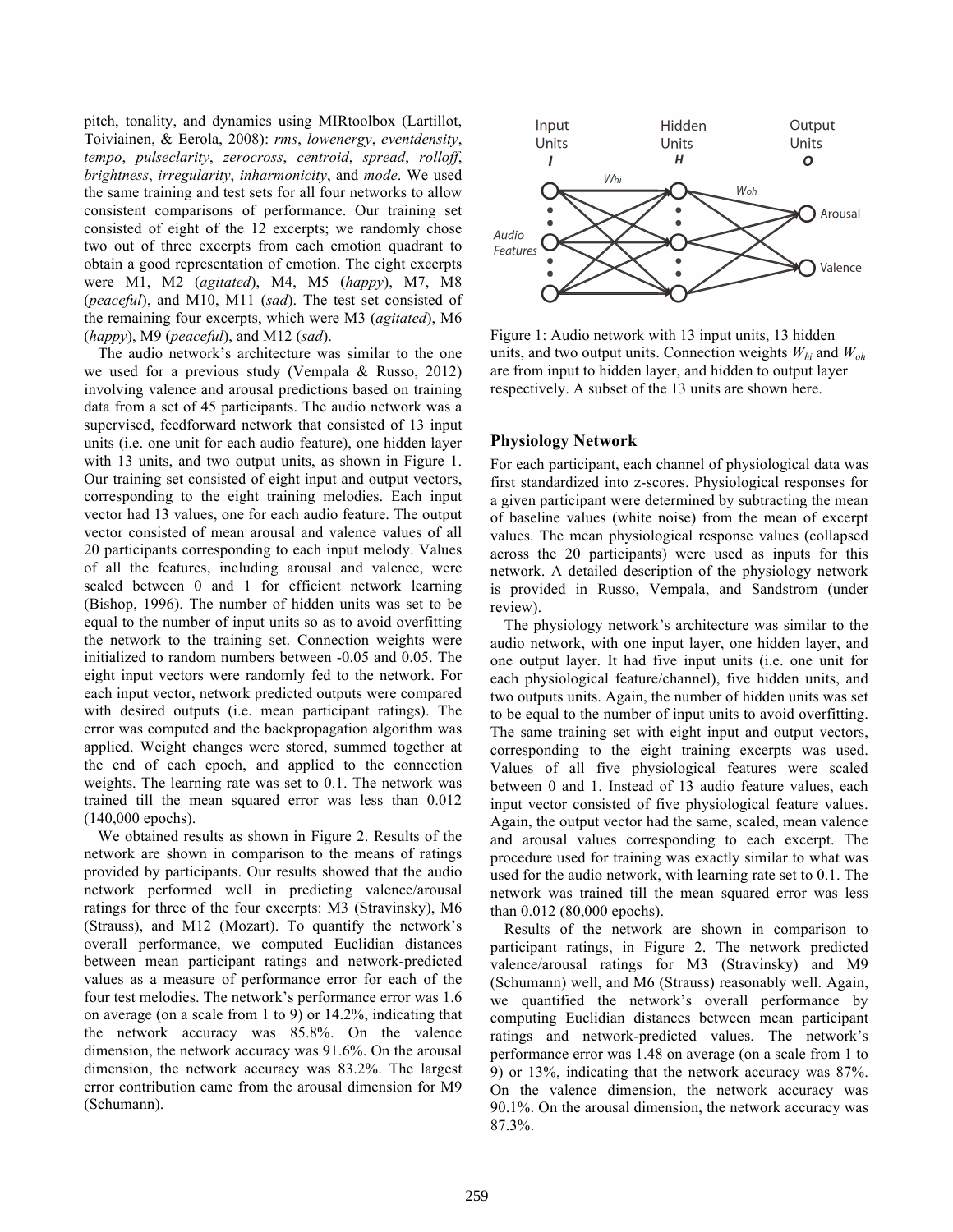### **Audio-Physiology Network**

Since overall prediction performances of both the audio network and the physiology network were more or less similar (85.8% vs. 87%), our next step involved combining both sets of features (i.e. 13 audio features and five physiological features) together into one input vector of 18 features. Our goal was to see if a combined feature set resulted in better prediction performance. Similar to the architecture of the previous two networks, the audiophysiology network had one input layer, one hidden layer, and one output layer. However, it had 18 input units, 13 hidden units, and two outputs units. The same training set was used with eight input and output vectors, corresponding to the eight training excerpts. The 18 input units in each input vector consisted of the same set of 13 audio and five physiological values used in the previous two networks, for each music excerpt. The output vector had the same, scaled, mean valence and arousal values corresponding to each excerpt. The procedure used for training was exactly similar to what was used for the previous networks, with the learning rate set to 0.1. The network was trained until the mean squared error was less than 0.012 (12,000 epochs). Results of the network are shown in comparison to participant ratings, in Figure 2. The network performed well with M3 (Stravinsky) and M9 (Schumann), and reasonably well with M12 (Mozart). Its worst prediction performance was with M6 (Strauss). Again, we quantified the network's overall performance by computing Euclidian distances between mean participant ratings and network-predicted values. The network's performance error was 1.28 on average (on a scale from 1 to 9) or 11.3%, indicating that the network accuracy was 88.7%. On the valence dimension, the network accuracy was 89.6%. On the arousal dimension, the network accuracy was 89.1%.



Figure 2: Participant valence/arousal ratings (R) on a scale of 1 to 9, and corresponding outputs from audio network (AN), physiology network (PN), and audio-physiology network (APN) for the four test excerpts M3, M6, M9, and M12.

#### **Committee Machine**

The audio-physiology network performed slightly better than both individual networks: audio network and physiology network, although the improvement in performance was relatively small. Two additional phenomena that can be observed are that (a) the training time for this network was considerably shorter, with only 12,000 epochs, and (b) the network performance was good for both arousal and valence dimensions. This suggests that there is emotion information exclusive to each network, and important for both dimensions, that may be shared when both sets of features are combined. The richer, combined feature set facilitates earlier convergence of the network towards a learned solution. However, this combination resulted in a small advantage as regards prediction performance. So, one plausible model of emotion assessment would be the following. Listeners make separate emotion assessments based on what they perceive from the music and what they feel when listening. Their final appraisal of emotion is based on a weighted judgment that takes contributions from both sources. This led us to implement our final model for emotion assessment: a committee machine (Haykin, 2008). The committee machine is a meta-level network, as shown in Figure 3. It combines outputs from each individual predictor to arrive at the overall output.



Figure 3: Committee machine consisting of a meta-level network that combines weighted outputs from the audio network and the physiological network.  $W_{1A}$  and  $W_{1V}$  are output weight contributions for arousal and valence from the audio network, and  $W_{2A}$  and  $W_{2V}$  are output weight contributions for arousal and valence from the physiology network.

As a first step, we used a basic committee machine that combined outputs through ensemble averaging. The metalevel network computed the average valence and arousal outputs from the audio network and the physiology network. In other words, the weight contributions for each individual network were 0.5. Results of this network are shown in comparison to participant ratings, in Figure 4. The network performed well with M3 (Stravinsky) and M12 (Mozart),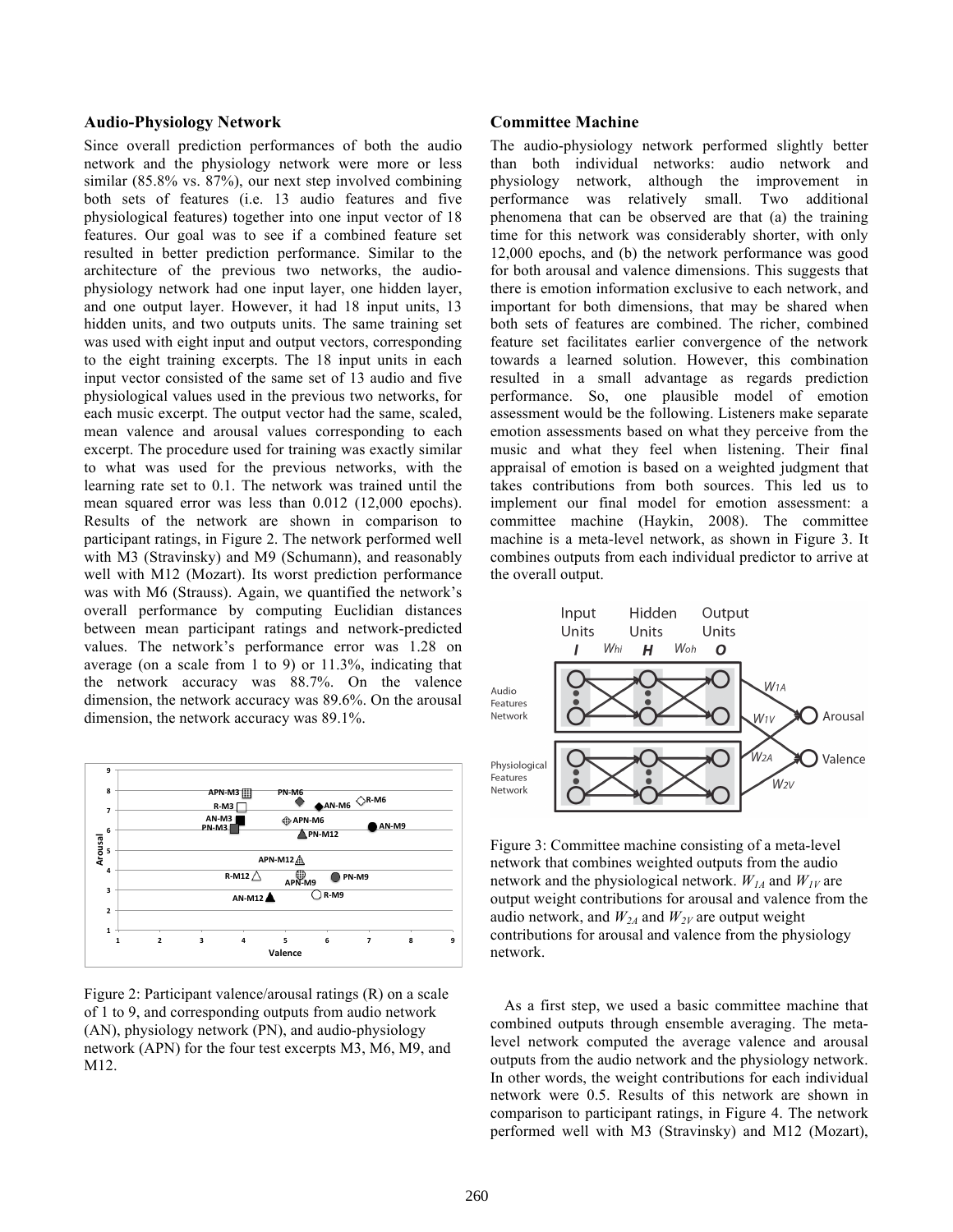and reasonably well with M6 (Strauss). Its worst prediction performance was on the arousal dimension for M9 (Schumann). Based on Euclidian distances between mean participant ratings and network-predicted values, the network's performance error was 1.32 on average (on a scale from 1 to 9) or 11.7%, indicating that the network accuracy was 88.3%. On the valence dimension, the network accuracy was 90.8%. On the arousal dimension, the network accuracy was 88.6%.

The results did not show any improvement in performance between the committee machine with ensemble averaging and the audio-physiology network. Hence, to obtain an optimal linear combination of the weights (Hashem, 1997) we performed multiple linear regression with outputs from individual networks as independent variables and mean participant valence/arousal ratings as dependent variables, for the four test excerpts. The model for arousal is provided in Equation 1. The model for valence is provided in Equation 2. Here,  $x_{1A}$  and  $x_{1Y}$  refer to the arousal and valence outputs from the audio network on a scale from 0 to 1. Likewise,  $x_{2A}$  and  $x_{2V}$  refer to the arousal and valence outputs from the physiology network on a scale from 0 to 1.  $y_A$  and  $y_V$  refer to the overall arousal and valence outputs of the committee machine on a scale from 0 to 1.

$$
y_A = 0.527 x_{IA} + 1.166 x_{2A} - 0.464
$$
 (1)

$$
y_V = 0.941 x_{IV} - 0.357 x_{2V} + 0.199
$$
 (2)

Based on Equation 1, for arousal, the meta-level network applies a weight of 0.527 to the audio network output, 1.166 to the physiology network output, and has a bias unit of weight -0.464. Likewise, for valence, based on Equation 2 the meta-level network applies a weight of 0.941 to the audio network output, -0.357 to the physiology network output, and has a bias unit of weight 0.199. To understand the significance of each individual network's contribution to the overall prediction, we computed their proportion contributions while ignoring the signs of the weights and the intercepts. For arousal, the weight contributions were 31.1% from the audio network, and 68.9% from the physiology network. For valence, the weight contributions were 72.5% from the audio network, and 27.5% from the physiology network.

Results of this network are shown in comparison to participant ratings, in Figure 4. The network performed well with M3 (Stravinsky), M9 (Schumann), and M12 (Mozart), and reasonably well with M6 (Strauss). Based on Euclidian distances between mean participant ratings and networkpredicted values, the network's performance error was 0.86 on average (on a scale from 1 to 9) or 7.6%, indicating that the network accuracy was 92.4%. On the valence dimension, the network accuracy was 92.2%. On the arousal dimension, the network accuracy was 93.6%. These results clearly indicate that the committee machine with optimal linear combination of weights had the best prediction performance across all networks.



Figure 4: Participant valence/arousal ratings (R) on a scale of 1 to 9, and corresponding outputs from committee machine with ensemble averaging (CMEA), and committee machine with linear regression (CMLR) for the four test excerpts M3, M6, M9, and M12.

### **Discussion and Conclusions**

Our results showed that the audio network had a performance of approximately 86%, and the physiology network had a performance of 87%. This suggests that there is sufficient information contained in both the audio features as well as the physiological responses for emotion prediction. So, if we look at the two models in isolation, then both positions are plausible for emotion assessment based on the performances; audio network favors the cognitivist position and physiology network favors the emotivist position. However, we notice a marginal improvement in prediction performance in the audiophysiology network (89%) when both kinds of features are combined as inputs to one network. This suggests that there is some complementary information regarding emotion that is available through feature combination, which is not accessible from individual networks. So, perhaps emotion appraisals are being made by listeners at a higher cognitive level through the weighting of separate processes, and not through a single combined representation. In other words, only after emotion assessments are formed through perceived features and felt emotion does the listener make an appraisal regarding the excerpt's emotional content through weighted contributions from both. A committee machine captures this theory well and illustrates how these weighted contributions might occur in the mind of the listener.

There are various limitations in this modeling study that we plan to address in the future. First and foremost, our data set is relatively small with just 12 excerpts. Hence, the committee machine had to be trained on the same test set that was used for testing individual networks, thus reducing its generalizability. We intend to expand our modeling to larger data sets where both individual networks learn using one training set, and the committee machine learns the optimal linear combination of weights through another training set that is separated from the test set. Next, in